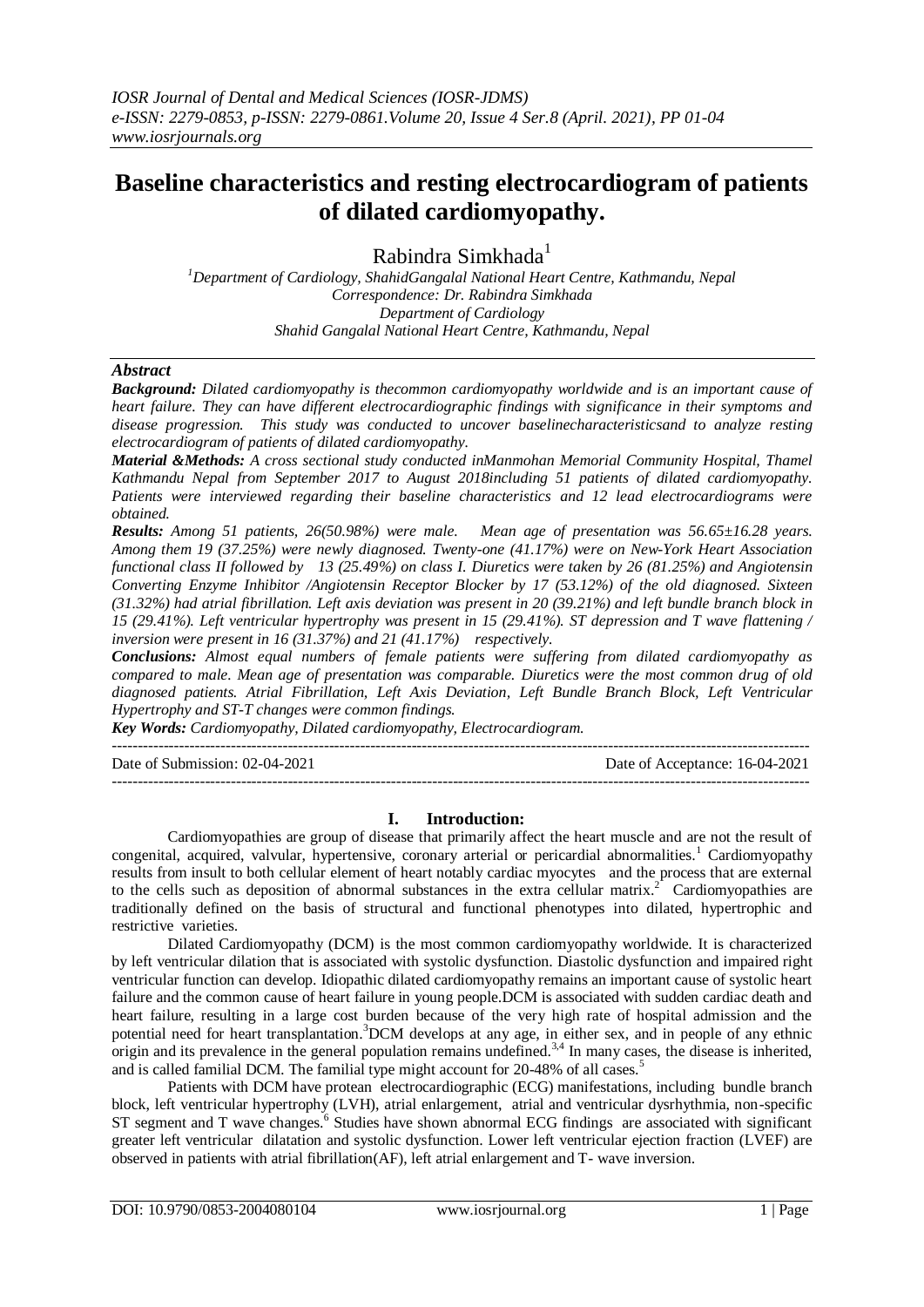This study was designed to see the basic characteristics of patients of DCM and to analyze their resting ECG for the presence of AF, left axis deviation (LAD), left bundle branch block (LBBB), LVH, ST depression and T wave flattening/inversion.

# **II. Materials And Methods:**

This was a cross sectional study conducted among the 51DCM patients at Manmohan Memorial Community Hospital Thamel Kathmandu Nepal for 1 year duration from September 2017 to August 2018. Adult patients, 18 years and above wereincluded consecutively. Both newly diagnosed and old cases were included. Their detail history were taken and clinical examinations were done. Basic investigations including an ECG, X-ray chest and echocardiogram were obtained. Patients had to fulfill the echocardiographic criteria for DCM to be included.

On the basis of echocardiography, DCM was diagnosed if there was global left ventricle (LV) wall hypokinesia with an ejection fraction (EF) <45%, and/or a fractional shortening <25%, in association with a dilated LV evidenced by LV end-diastolic diameter more than 5.6 cm.

Standard 12-lead ECG were recorded at 25 mm/s speed, and calibrated to 1 mV/cm. ECG was analyzed for the presence of AF, LAD, LBBB, LVH, ST depression and T wave flattening and inversion.

Patients with history of anginal pain were excluded. Patients with documented coronary artery disease (CAD) were excluded. Patients with Blood Pressure 140/90 mmHg or more were excluded. Patients with aortic stenosis were excluded. Similarly patients with regional wallmotional abnormalities in the echocardiogram were also excluded.LVH was diagnosed using voltage criteria (SV1or SV2 + RV5 or RV6 equal or more than 3.5 mV).

## **III. Results:**

A total of 51 patients of DCM were included. Among them 26 (50.98%), were male. Mean age of presentation was 56.65±16.28 years. Among them 19 (37.25%) were newly diagnosed DCM and rest were previously diagnosed. The mean age of diagnosis of DCM was 53.23±15.47 years. The New York Heart Association (NYHA) functional class of symptoms at presentation was 13 (24.49%) class I, 21 (41.17%) class II, 12 (23.52%) class III and 5 (9.80%) class IV.

Of the total 32 (62.62.75%) old patients of DCM, 26(81.25%) were taking diuretics, 17 (53.12%) weretaking Angiotensin Converting Enzyme Inhibitor (ACE) / Angiotensin Receptor Blocker (ARB), 13 (40.62%) Digoxin, 11 (34.37%) Aspirin, 12 (37.50%) Beta blocker and 5 (15.62%) Warfarin.Three (9.37%)were nottaking any medication. The baseline characteristics of the enrolled DCM patients are shown in Table1.

| <b>Characteristics</b>                     | <b>Values</b>           |
|--------------------------------------------|-------------------------|
| Age: Mean $\pm$ SD                         | $56.65 \pm 16.28$ years |
| Sex Male/Female: No (%)                    | 26/25 (50.98%/ 49.02%)  |
| Newly Diagnosed DCM: No (%)                | 19(37.25%)              |
| Old Cases of DCM: No (%)                   | 32 (62.75%)             |
| NYHA Class: No (%)                         |                         |
| Ш                                          | 13 (25.49%)             |
| Π                                          | 21 (41.17%)             |
| Ш                                          | 12 (23.52%)             |
| IV                                         | $5(9.80\%)$             |
| Medication History of old patients: No (%) | $N=32$                  |
| <b>Diuretics</b>                           | 26 (81.25%)             |
| <b>ACEI/ARB</b>                            | 17(53.12%)              |
| Digoxin                                    | 13(40.62%)              |
| Aspirin                                    | 11 (34.37%)             |
| Beta-blocker                               | 12 (37.50%)             |
| Warfarin                                   | 5(15.62%)               |
| Not under any medication                   | 3 (9.37%)               |

**Table 1:** Baseline characteristics of enrolled patients.

Among the patients of DCM, 16 (31.32%) were having AF. LAD was present in 20 (39.21%)of the patients. LBBB was present among 15 (29.41%) of the patients. Voltage criteria for LVH was met by 15 (29.41%) of the patients. ST depression and T wave flattening/ inversion were present in 16 (31.37%) and 21 (41.47%) of the patients respectively. The summary of ECG findings are shown in Table2.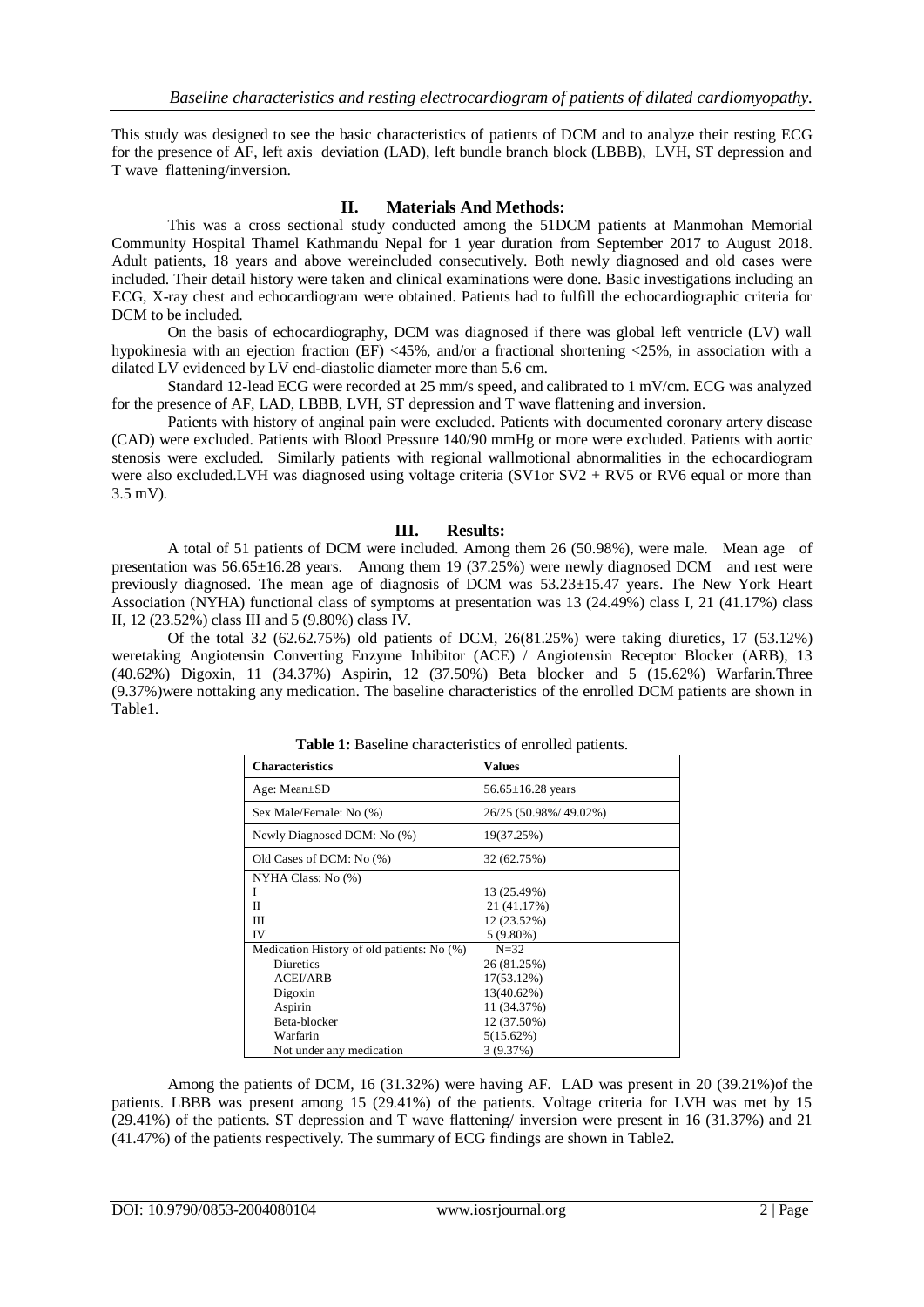| ----g--- -- ----- ---- - p---------- |     |                |
|--------------------------------------|-----|----------------|
| ECG changes                          | No. | Percentage (%) |
| AF                                   | 16  | 31.32          |
| <b>LAD</b>                           | 20  | 39.21          |
| <b>LBBB</b>                          | 15  | 29.41          |
| <b>LVH</b>                           | 15  | 29.41          |
| ST depression                        | 16  | 31.37          |
| T wave flattening/inversion          | 21  | 41.17          |

**Table 2:** The basic ECG changes of enrolled patients.

### **IV. Discussion:**

The mean age of enrolled DCM patients were comparable to those in literatures. In this study mean age of presentation was  $56.65\pm16.28$  years. Similar study had shown mean age  $59.3\pm11.8$  years.<sup>6</sup> Literatures have shown DCM more prevalent among male.<sup>3</sup> This study however found almost equal number of female (49.02%) were having DCM.

Clinical presentations of DCM can be variable. Asymptomatic patients may be diagnosed during routine screening or family evaluation of established cases. Patients more typically present with signs and symptoms of pulmonary congestion and/or low cardiac output, often on a background of exertional symptoms.<sup>7</sup> In this study 21 (41.17%) patientswere at NYHA class II followed by 13 (25.49%) at NYHA class I during presentation.So,66.66% patients were either at class I or II during presentation. A total of 5 (9.80%) patients were at NYHA functional class IV.

Among the 32 old diagnosed case of DCM, 26 (81.25%) were taking diuretics and 17 (53.12%) weretaking ACEI/ARB. Three patients (9.37%) were not taking any medication. Lack of awareness and ignorance could have been responsible. Encourage to the medicine adherence can obviously improve outcome.

This study found 16 (31.32%) patients of DCM in AF. Tan and colleagues had described 35% of their DCM subjects were on AF.<sup>6</sup>Ntobeko and colleagues had shown 20% of the patients ofidiopathic cardiomyopathy in  $AF^8$ . AF candecrease the heart's pumping ability by as much as 20%-25%. AF combined with a fast heart rate over a period of days to months can result in heart failure. Control of AF can improve heart failure.

LAD was present in 39.21% of the patients. In this study 29.41% patients were having LBBB. LBBB is a common finding in severe DCM and the strongest predictor of mortality.<sup>9</sup> LBBB causes the delayed conduction and the asynchronous contraction of the septal and lateral myocardial walls as demonstrated by echocardiography. Linder and colleagues had described heterogeneous distribution of myocardial oxygen consumption  $(MVO<sub>2</sub>)$  and myocardial blood flow  $(MBF)$  in the myocardial wall among DCM patients with  $LBBB.10$ 

LVH is a common finding in DCM. This study found 29.41% of the subjects were having LVH in ECG. Ntobeko and colleagues had found LVH in 35% of patients with idiopathic DCM.<sup>8</sup> The development of LVH appears to have a protective or beneficial role in DCM by reducing systolic wall stress and protecting against further dilatation of the left ventricle.<sup>11,12</sup>Iida and colleagues had shown systolic reserve, represented by the response to isoproterenol, was greater in patients with DCM with LVH in echocardiogram than in those without LVH, and a lower plasma level of norepinephrine needed to activate the myocardium during exercise in patients with DCM with LVH.<sup>13</sup>

ST-T changes are also common findings in DCM. In this study ST depression was present in 16 (31.37%) and T wave flattening/ inversion in 21 (41.37%) of the patients. Iida and colleagues had shown 41% of their patients of DCM were having ST segment depression and T wave flattening or inversion.<sup>1</sup>

#### V. **Conclusions**:

Mean age of presentation of DCM in present study was comparable to those in literature. Almost equal numbers of females were suffering from DCM as compared to male. Significant numbers of patients were mildly symptomatic during diagnosis. AF, LAD, LBBB, LVH, ST-T changes were common ECG findings in DCM patients. Since those ECG changes have different implications on the symptoms and progression of disease, those changes needs to be considered while managing them.

#### **References:**

- [1]. Winne J, Braunwald E. Cardiomyopathy and Myocarditis. In Fauci SA, Braundwald E, Kasper LDet al, editors. Harrison's Principles of Internal Medicine (17<sup>th</sup> ed.). Volume II.New York: McGraw-Hill2008: 1481-86.
- [2]. Joshua HM. The Dilated, Restrictive and Infiltrative Cardiomyopathies. In Libby P, Robert BO, Douglas ML, editors. Braunwald's Heart Disease (8<sup>th</sup> ed.). Philadelphia PA: Saunders 2008: 1739-62.
- [3]. Jefferies JL, Towbin JA. Dilated Cardiomyopathy. *Lancet* 2010; 375: 752-62.